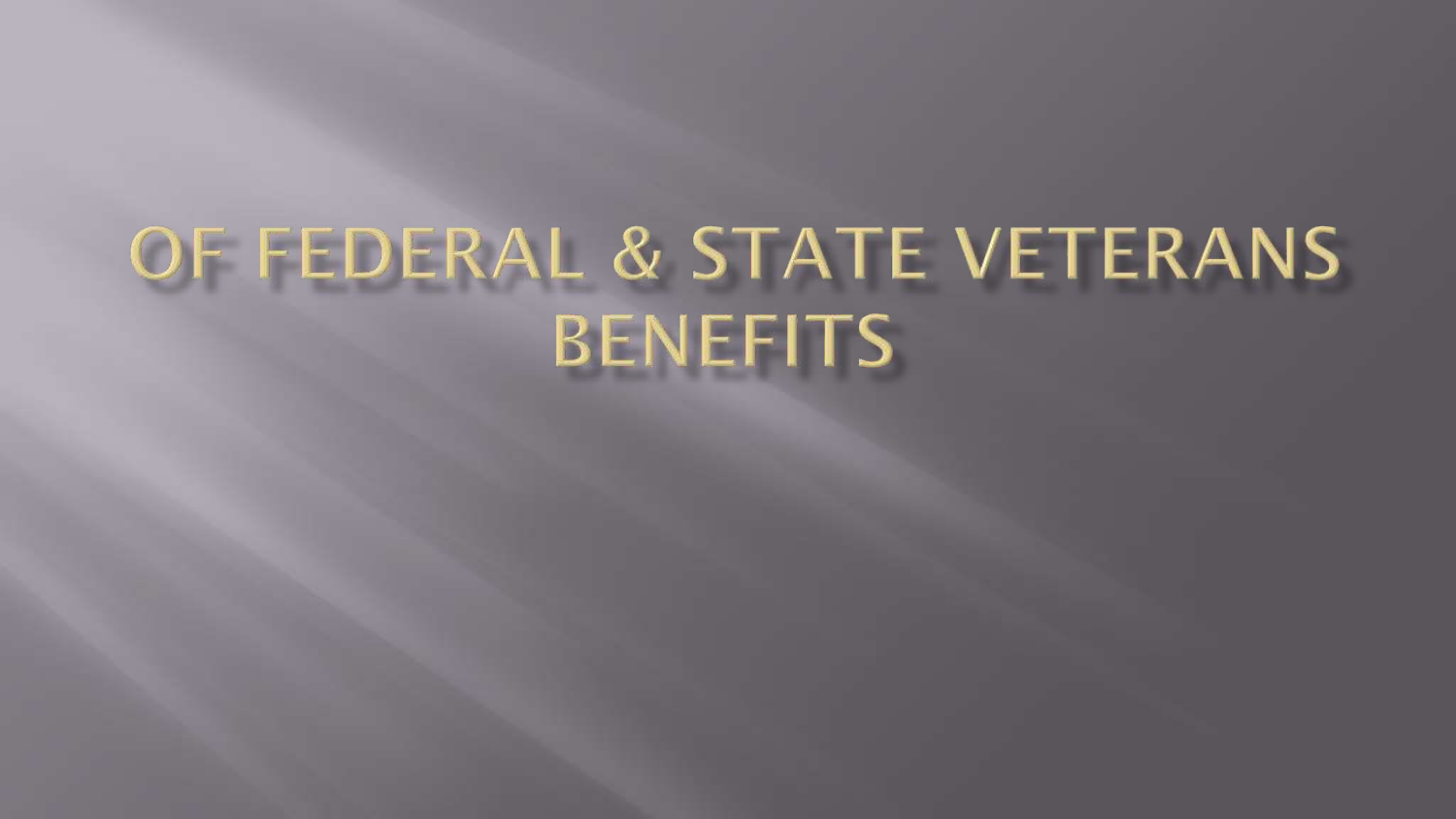### **This Presentation Provides Basic Information Concerning:**

#### Veterans Benefits:

- **Service connected disability compensation**
- **Special entitlements**
- Non-service connected pension
- Survivors benefit
- **Burial benefits**
- **Education assistance**
- Government life insurance
- VA home loan guarantee
- **Medical**
- **State veteran benefits**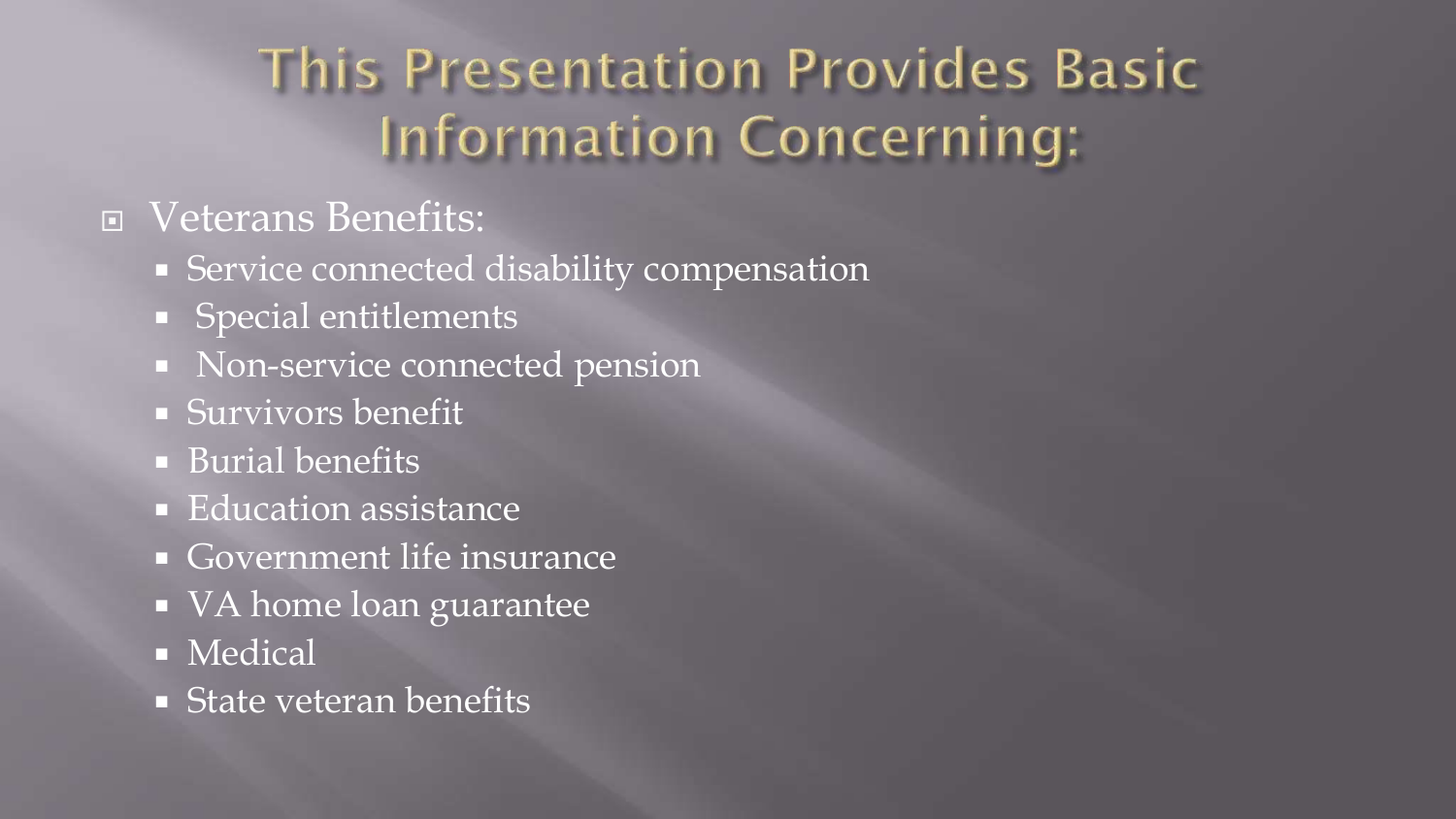### MANY BENEFITS FIT TOGETHER

- Meeting entitlement to one benefit will often build entitlement to another benefit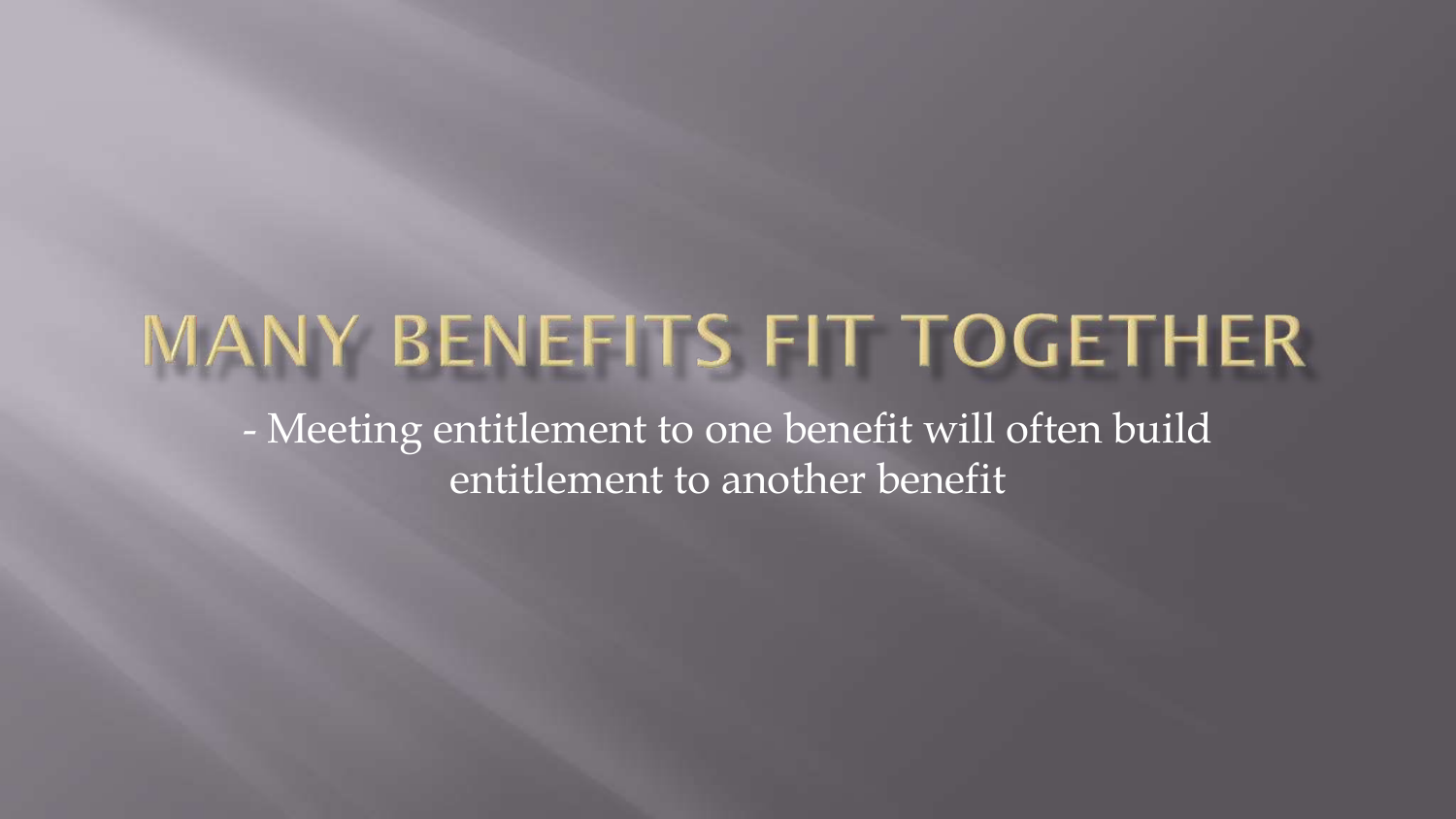# DISABILITY COMPENSATION

<sup>o</sup> Disability compensation: What is it? <sup>o</sup> What is meant by the term "Service Connection."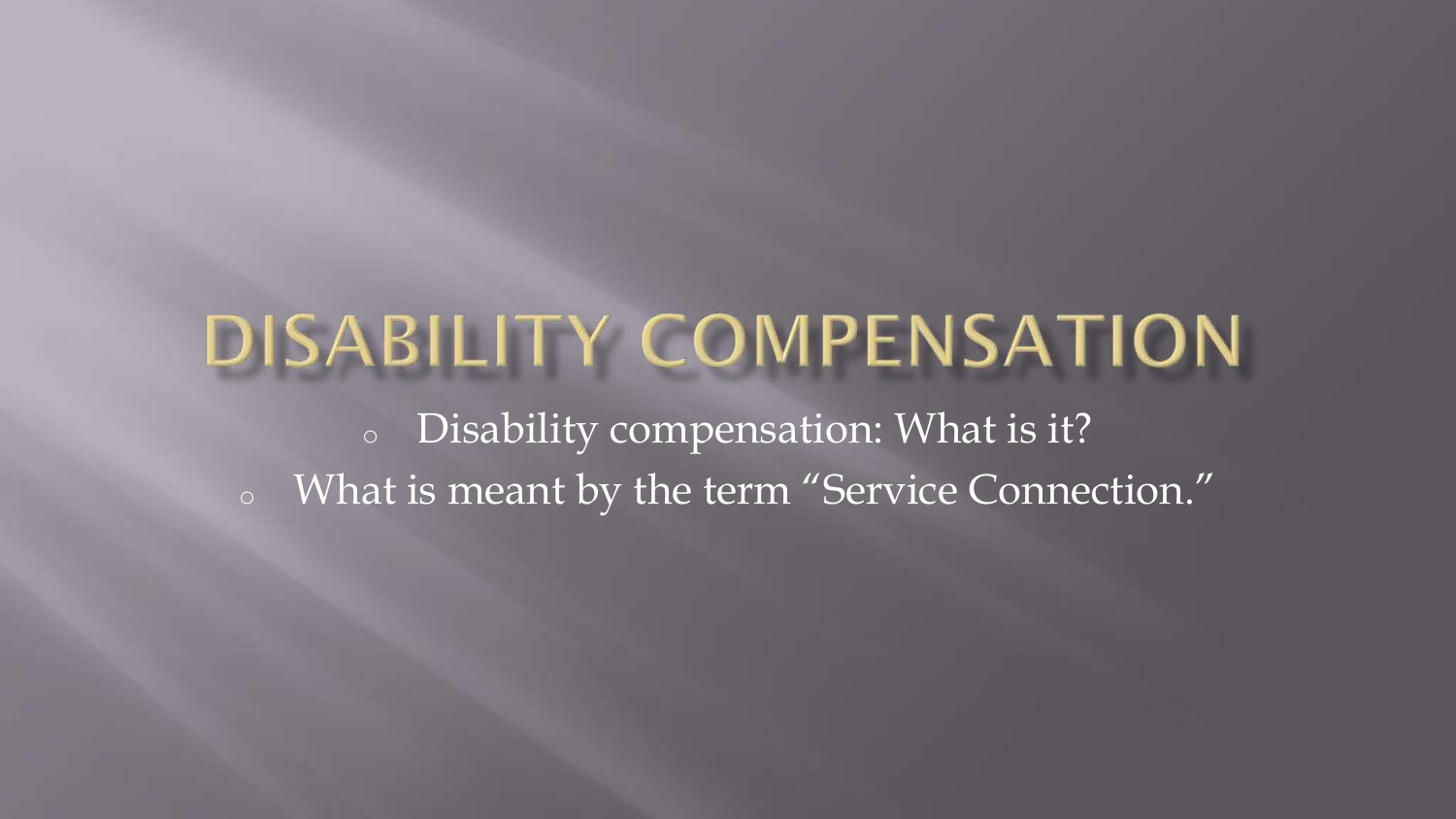Compensation (Continued)<br>© Veterans may be service connected by having a chronic medical condition o Directly related to service (Direct) o Presumed by VA to be related to service (Presumptive) o Occurred before service that was permanently made worse by service (Aggravation) o Caused or made worse by a service connected condition (secondary) o Paired extremities or organs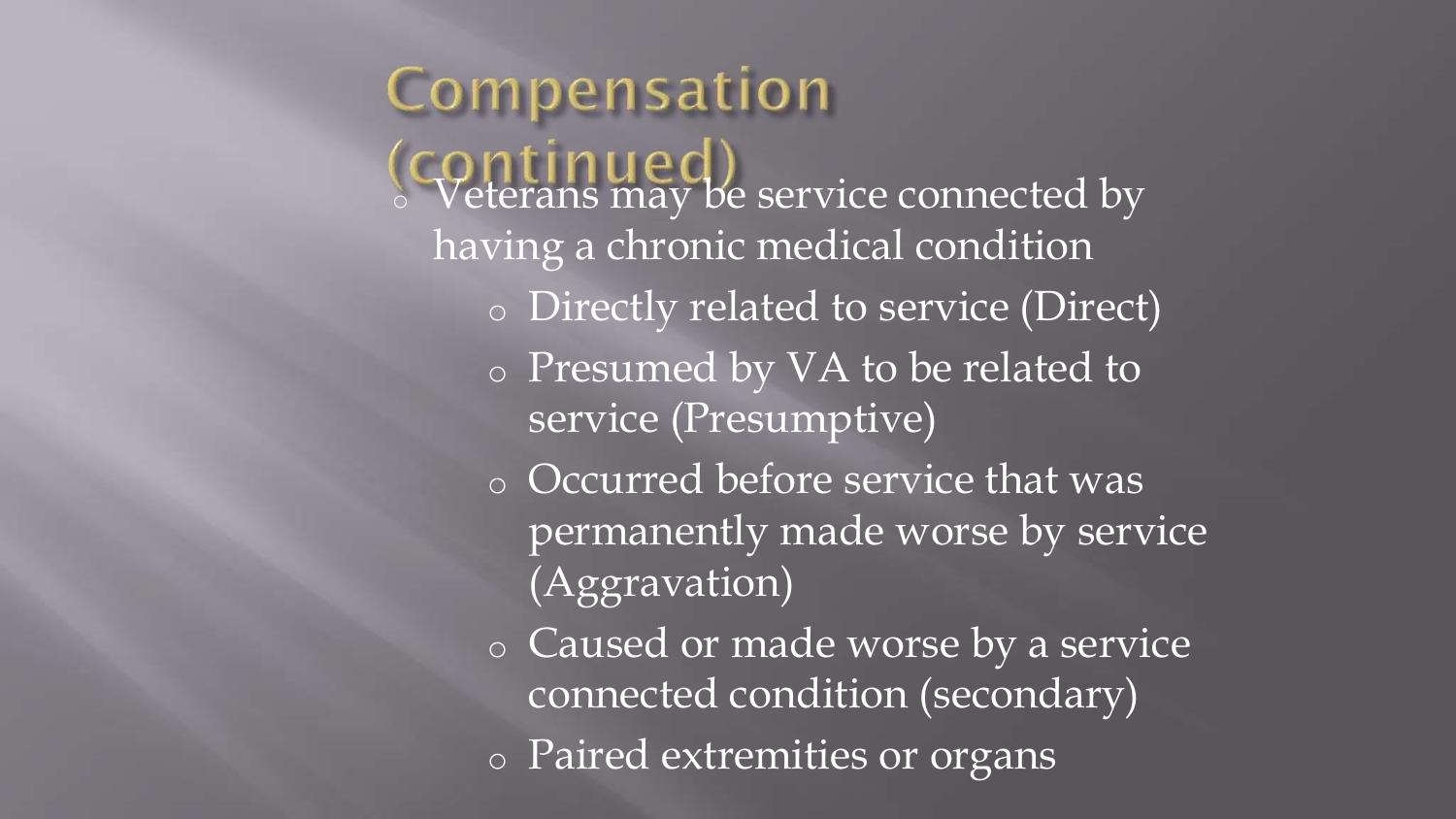### Compensation (Continued)

<sup>o</sup> Two other ways to obtain VA Compensation the same as if it were service connected:

> **Injuries incurred or aggravated while** receiving VA-sponsored medical treatment.

• Chronic disability caused by VA Voc Rehab Training.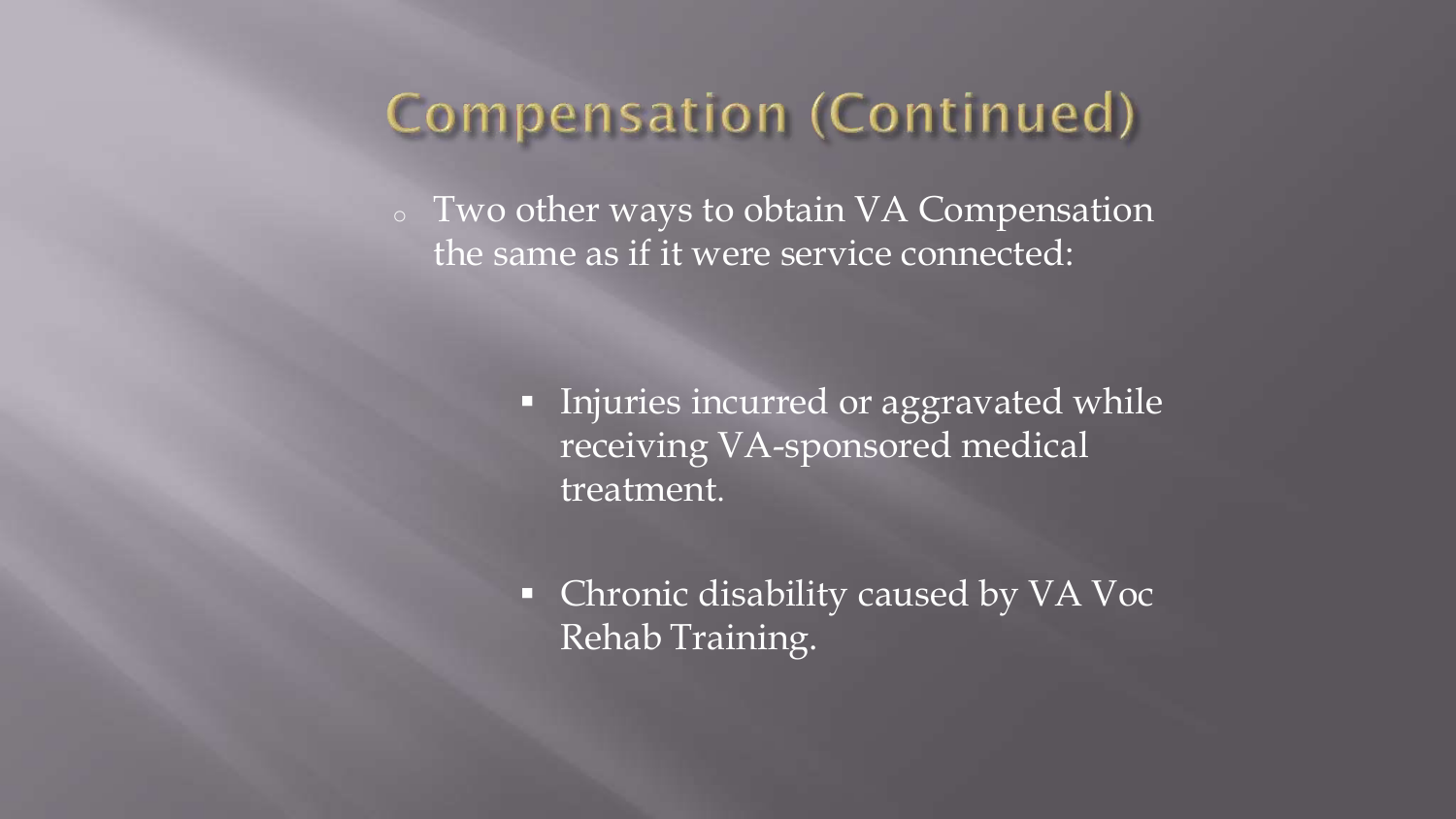### Compensation (continued)

- <sup>o</sup> VA compensation is paid in monthly installments
- <sup>o</sup> Compensation payments based on the current severity of the service connected disability
- <sup>o</sup> Veterans may file for higher compensation ratings
	- o Ratings protected after 10 years
	- o Service connection protected after 20 years
- <sup>o</sup> Monthly benefit can range from as little as \$133 to \$2,900 and more a month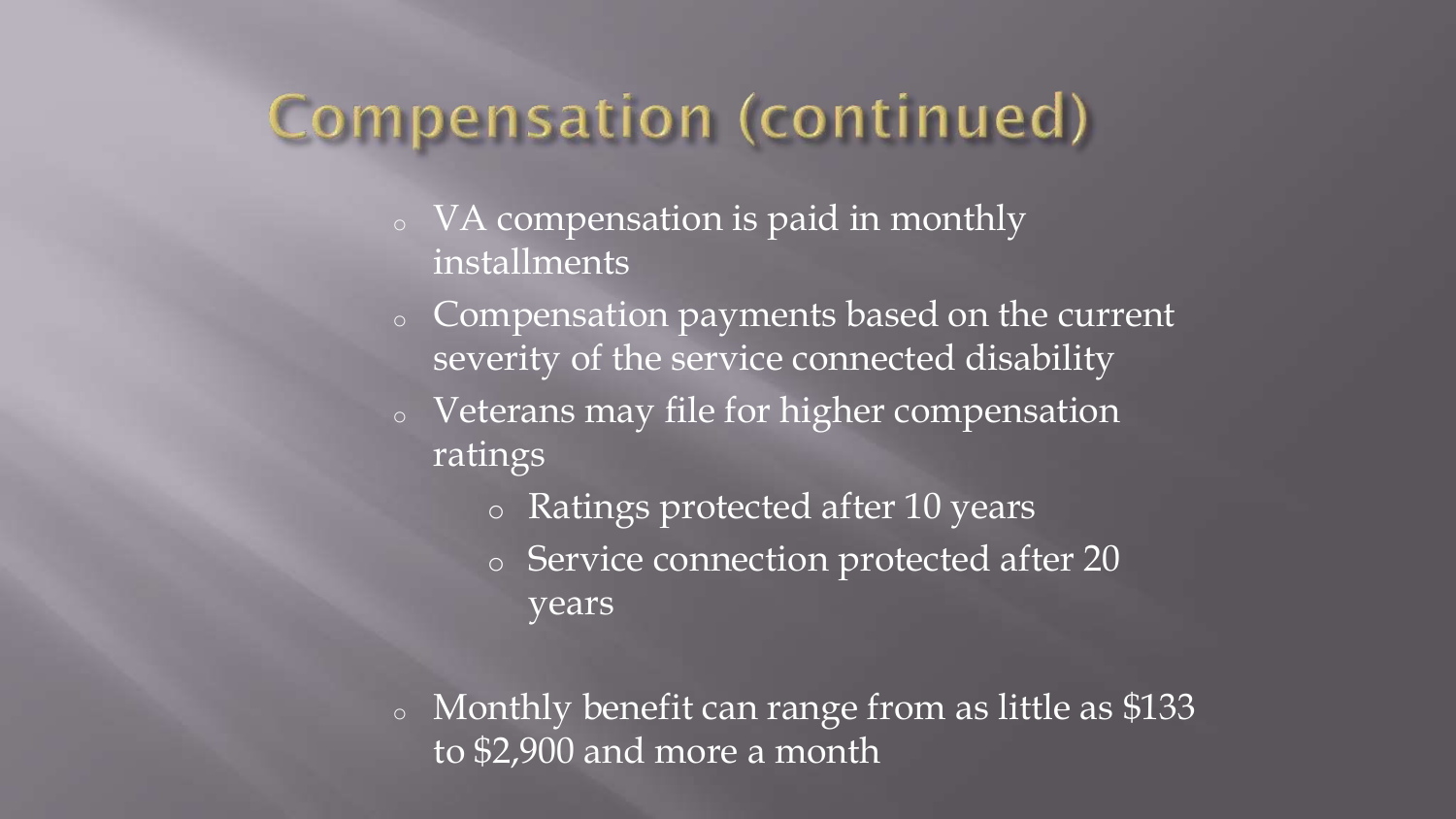# Special Monthly Compensation

Higher benefit paid to service connected veterans due to non-economic factors, such as:

- <sup>o</sup> Personal Inconvenience,
- <sup>o</sup> Social Inadaptability, or
- <sup>o</sup> The profound Nature of the Disability
- $\circ$  Can be as high as \$8,000 a month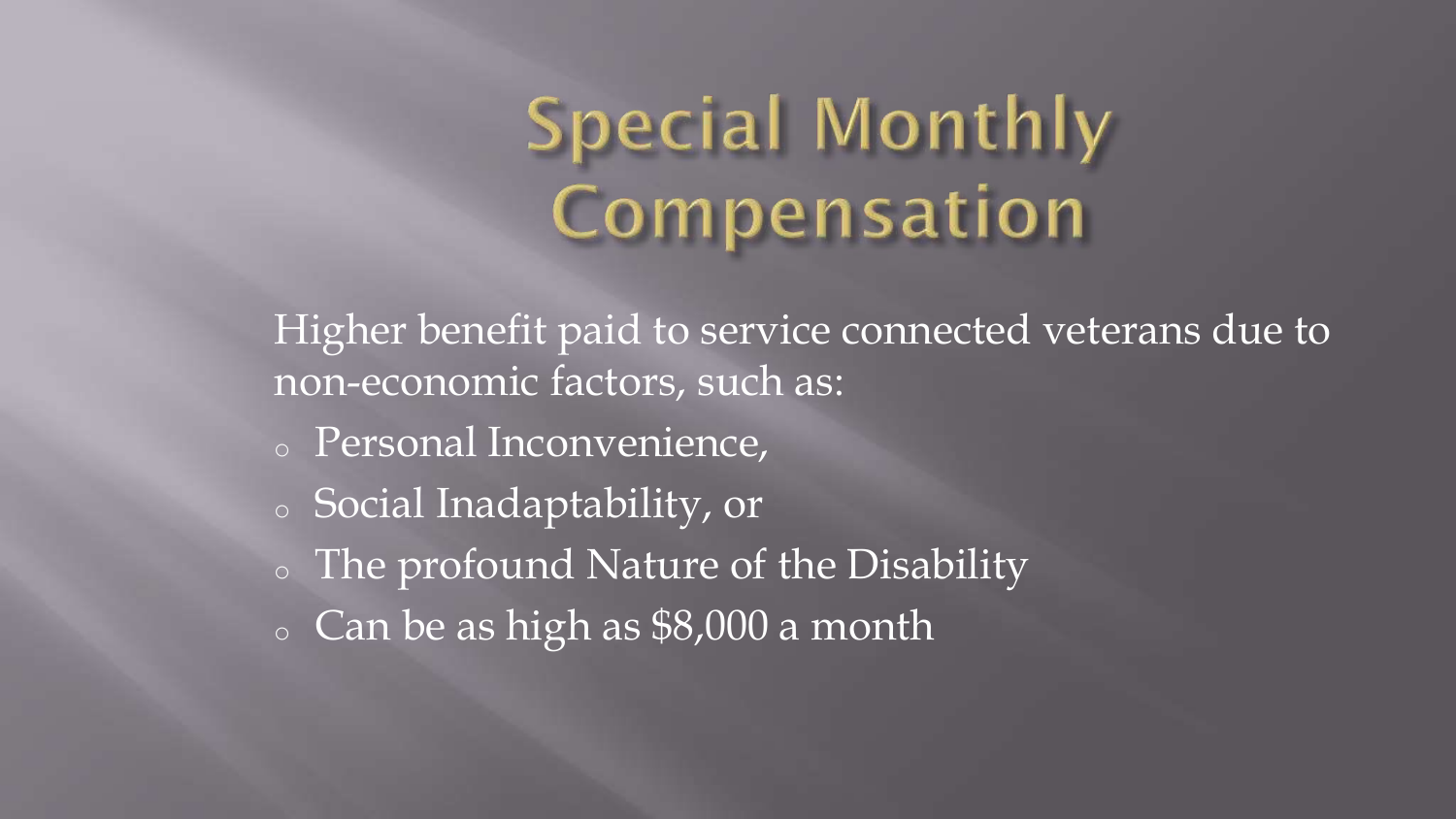# **Special Entitlements**

- <sup>o</sup> Annual Clothing allowance: currently \$753 per year
- <sup>o</sup> Auto and adaptive equipment allowance: \$18,900

 Most commonly provided when the veteran has a service connected loss or loss of use of an extremity

<sup>o</sup> Special Adaptive Housing Grant (50% of the loan up to a maximum allowance of \$63,780)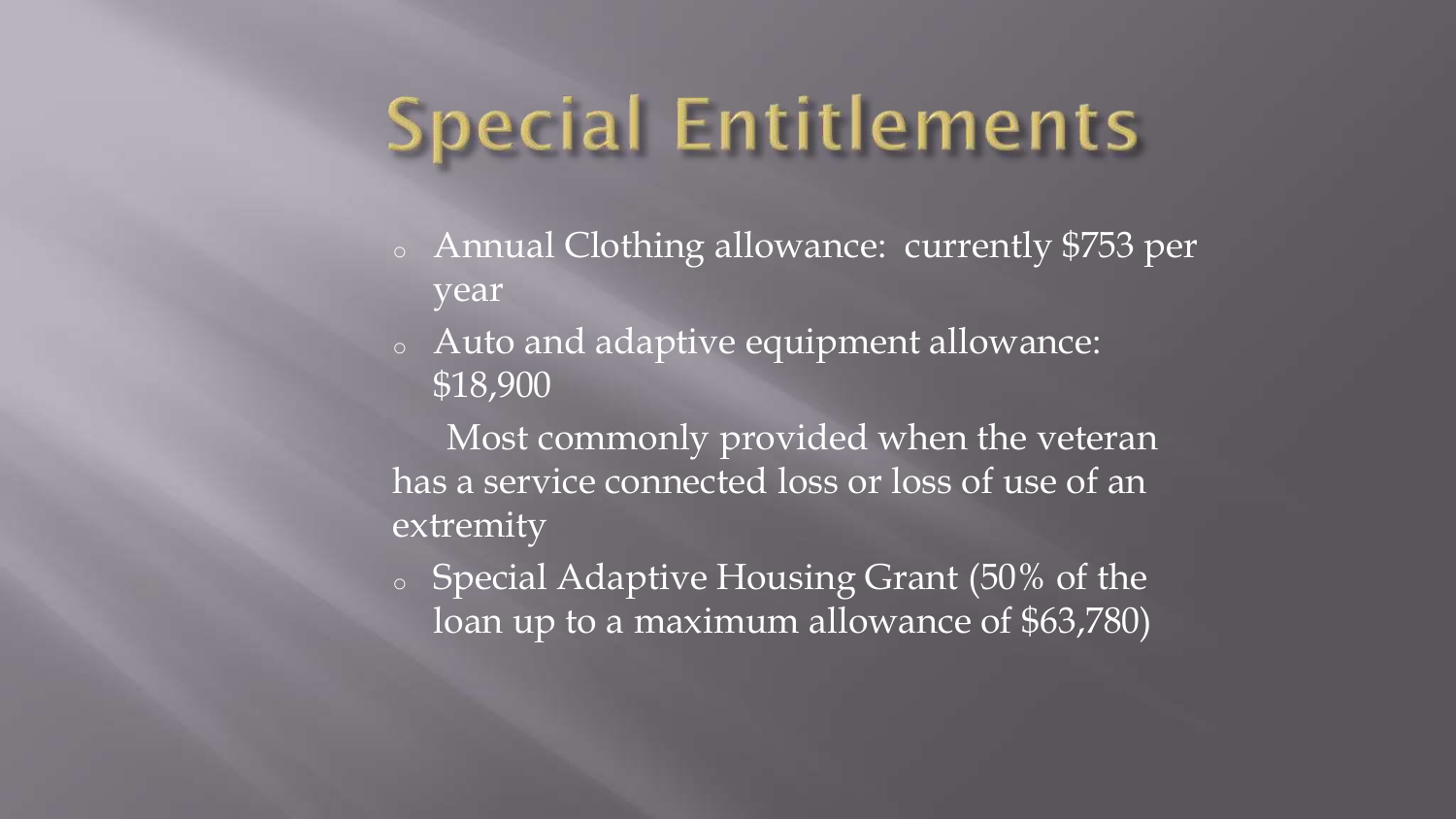# Non-Service **Connected Pension**

Guarantees an annual income - \$12,465 for single veterans with added amounts for a veteran with dependents.

- **Eligibility Requirements:**
- Totally and permanently disabled by physical or mental disability or age, or
	- Patients in nursing home, or
	- Who have been found disabled by the Social Security Administration, and
	- Have ben discharged from active duty under other than dishonorable conditions, and
	- Have served at least 90-days active duty, and
	- Have served at least one day during a period of war, and
	- Meet income and net worth limitations

(Note: veterans who served after Sep 1980 need to fulfill a 2-year service requirement. Unless the discharge was due to service connected disability, convenience of the government or the fulfillment of the contract)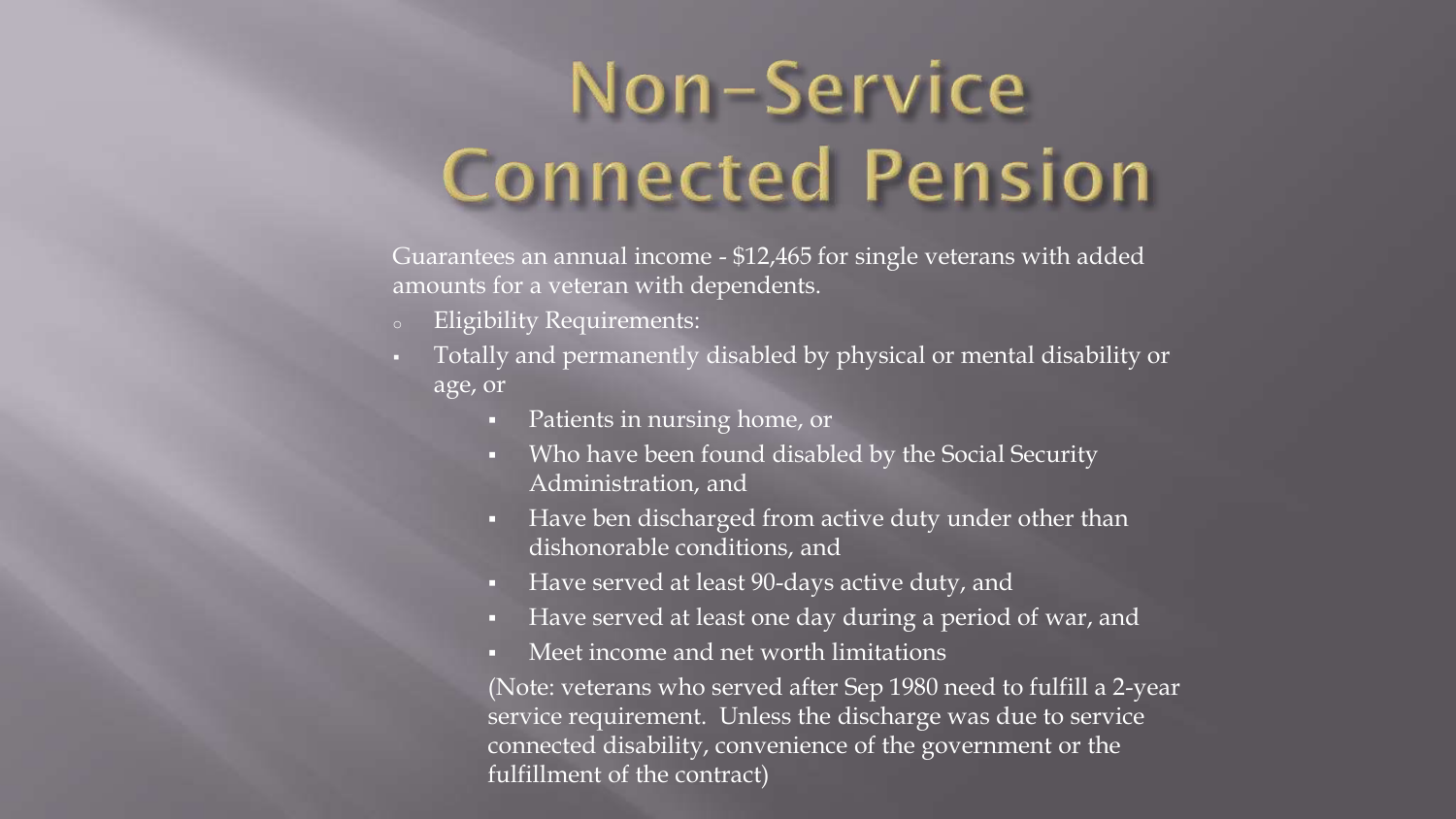## Non-Service Connected Pension (continued)

Pension Claimants Must also Meet Net Worth Requirements

A formal net worth administrative decision must be completed if:

- <sup>o</sup> The claimant has an estate of a least \$80,000, and
- <sup>o</sup> It has been determined that net worth is not a bar to entitlement.

Note: VA will always consider a claimant's net worth even though it might be below \$80,000.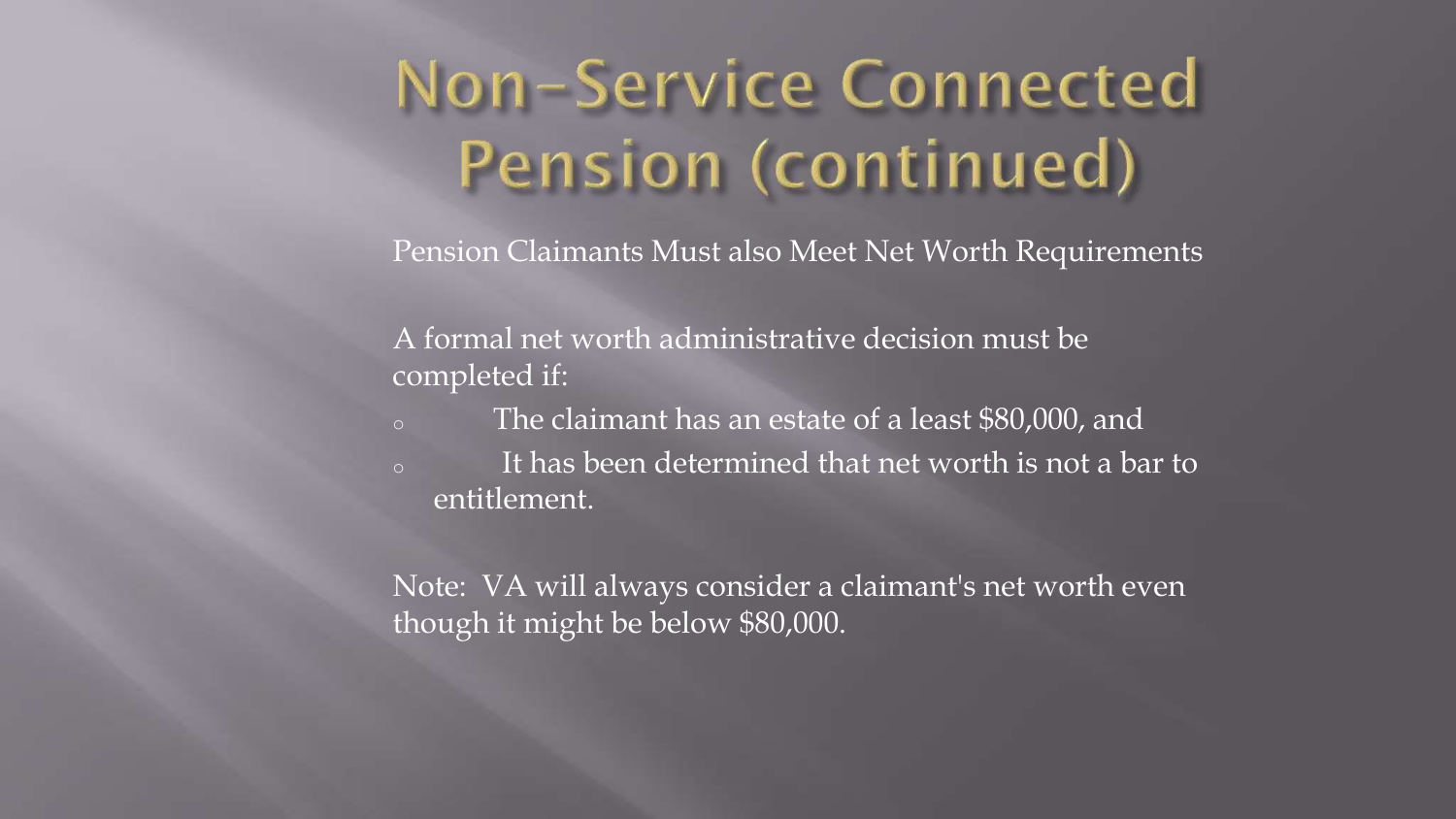## Non-service Connected Pension (continued)

#### Net Worth Determination Factors

- Income from all sources
- <sup>o</sup> Family expenses
- <sup>o</sup> Claimant's life expectancy, and
- <sup>o</sup> Convertibility into cash of the assets involved.
- <sup>o</sup> Note: In general, the older an individual is, the smaller estate the individual requires to meet his/her financial needs. The VA pension program is not intended to protect substantial assets or build up a beneficiary's estate for the benefit of heirs.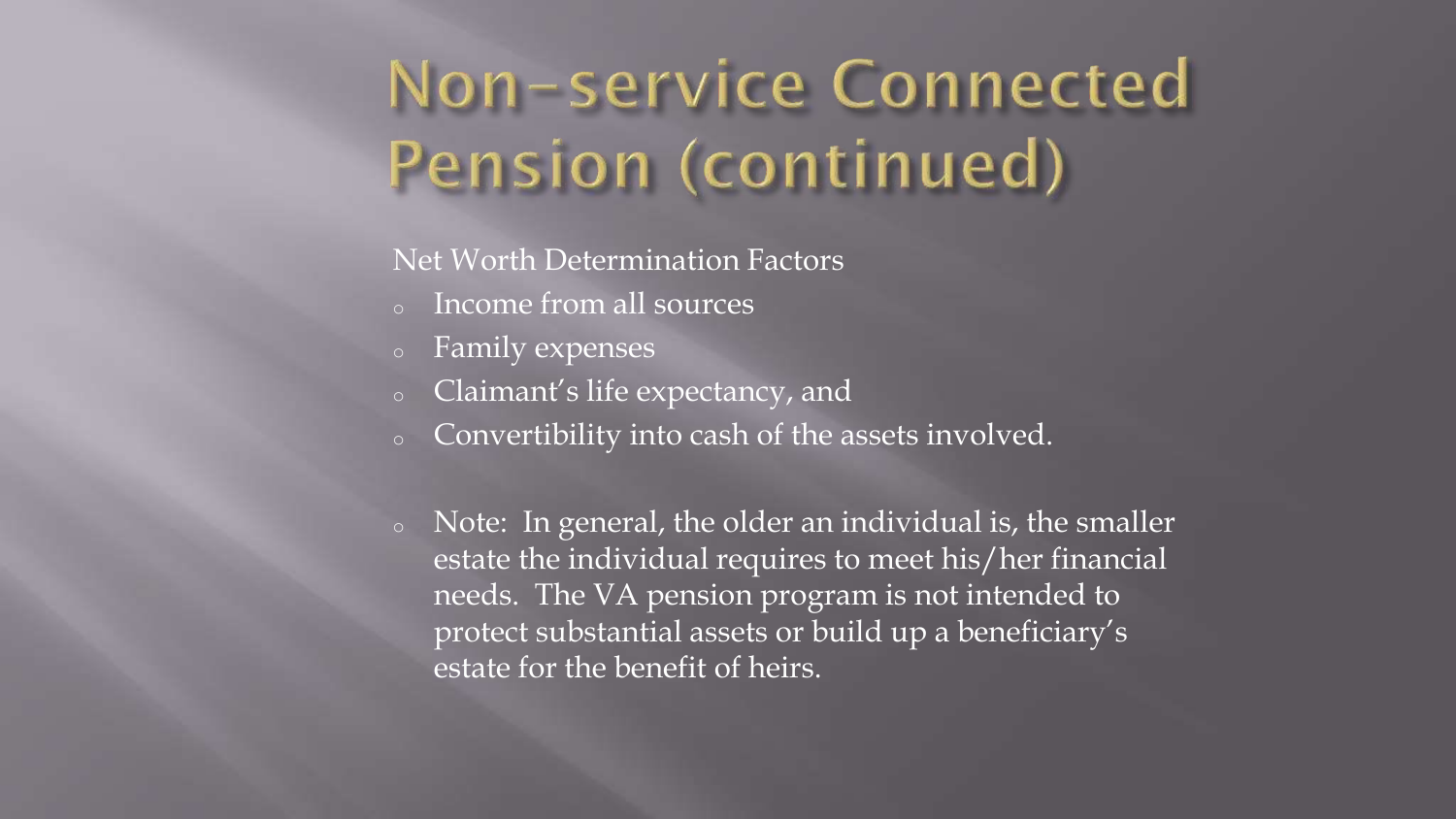### Non-service Connected Pension Benefits (continued)

- Pension benefit rates can be increased if due to disability, the veteran is:
- Housebound (single rate \$15,724), or
- In need of regular aid & attendance (single rate \$21,466)
- <sup>o</sup> Pension benefit rates also increased if the veteran is married or has dependent children
- <sup>o</sup> Pension benefits are reduced by most all family income, but countable income for VA pension purposes is reduced by unusually high medical expenses paid by the veteran.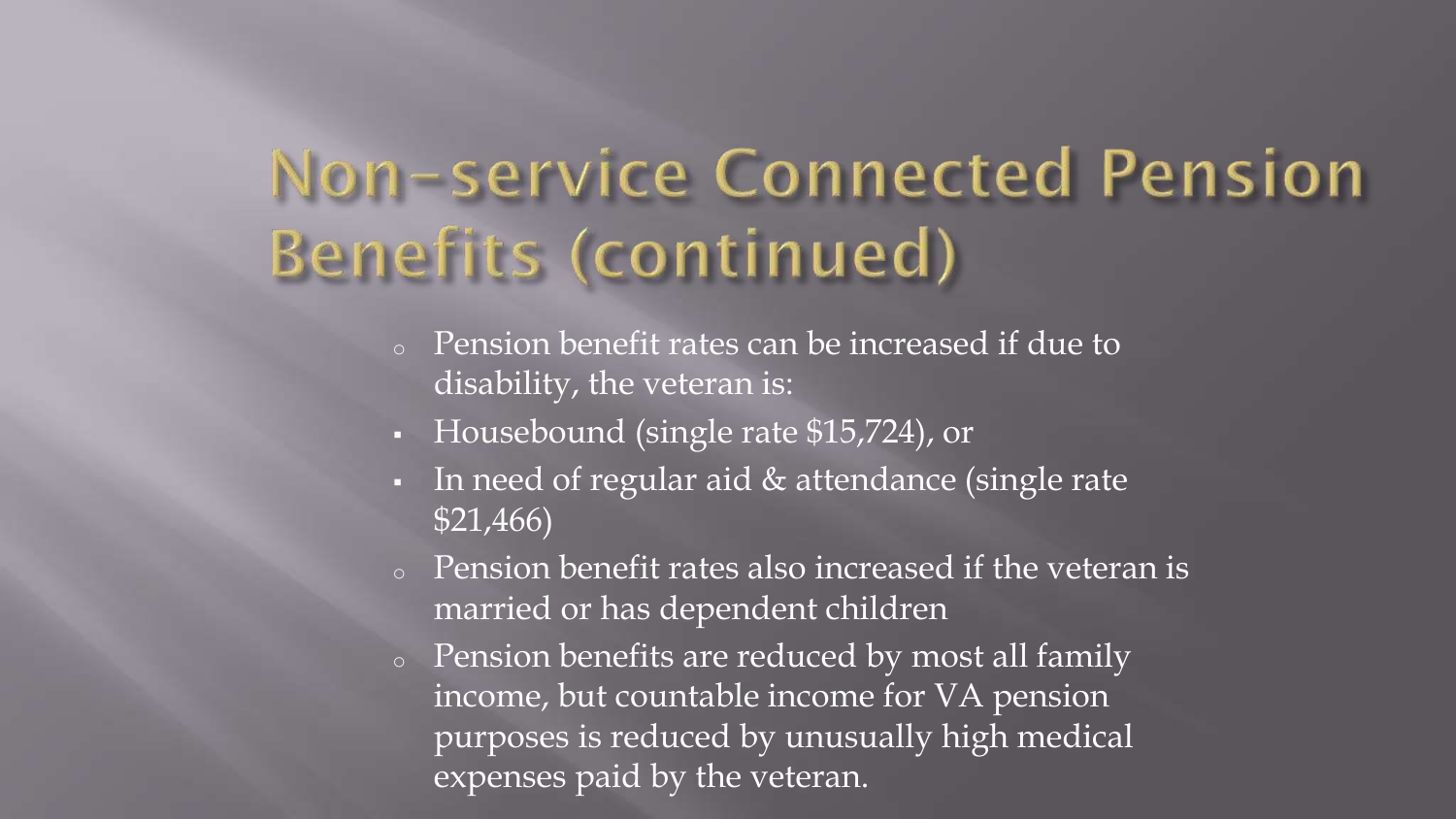### Non-service Connected Pension Benefits (cont)

- <sup>o</sup> The following expenses may also reduce countable income for VA pension purposes if VA finds the claimant is entitled to Special Monthly Pension Benefits (Housebound or Aid & Attendance)
- All assistant living expenses if the facility provides at least two medical or nursing services for the disabled person, and
- Fees paid to an in-home attendant if the attendant provides at least some medical or nursing services for the disabled person.
- The attendant does not have to be a licensed healthcare professional.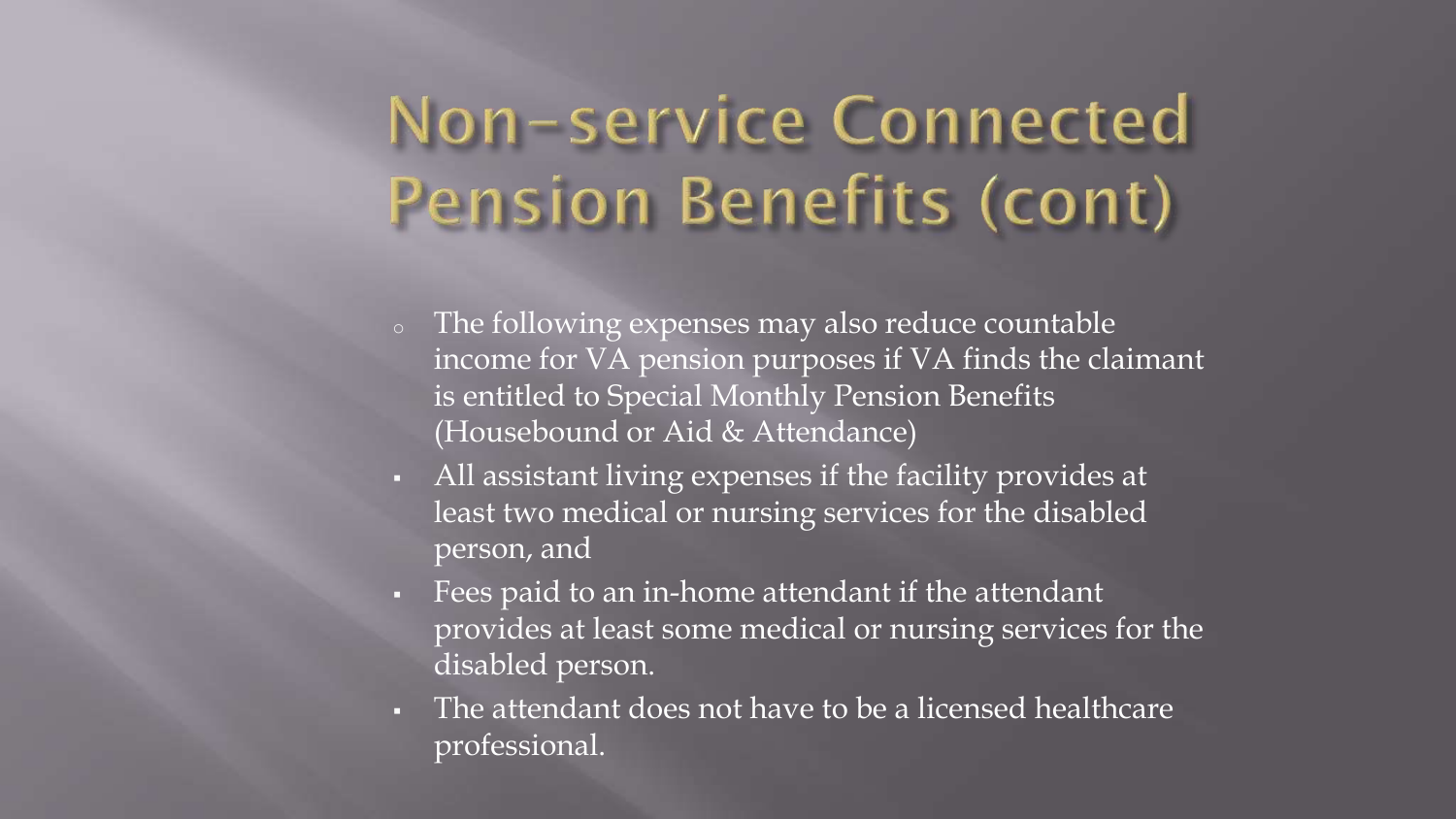### Non-Service Connected survivors Pension Benefits

- Works much like the NSC pension benefits for veterans
- The surviving spouse, however, does not have to be disabled.
- Rates for surviving spouse are less than they are for the veteran; basic  $= $8,630$ , housebound  $= $10,548$  and  $A&A = $13,794$ .
- That income is increased based on the number of dependent surviving children, but decreased by family income.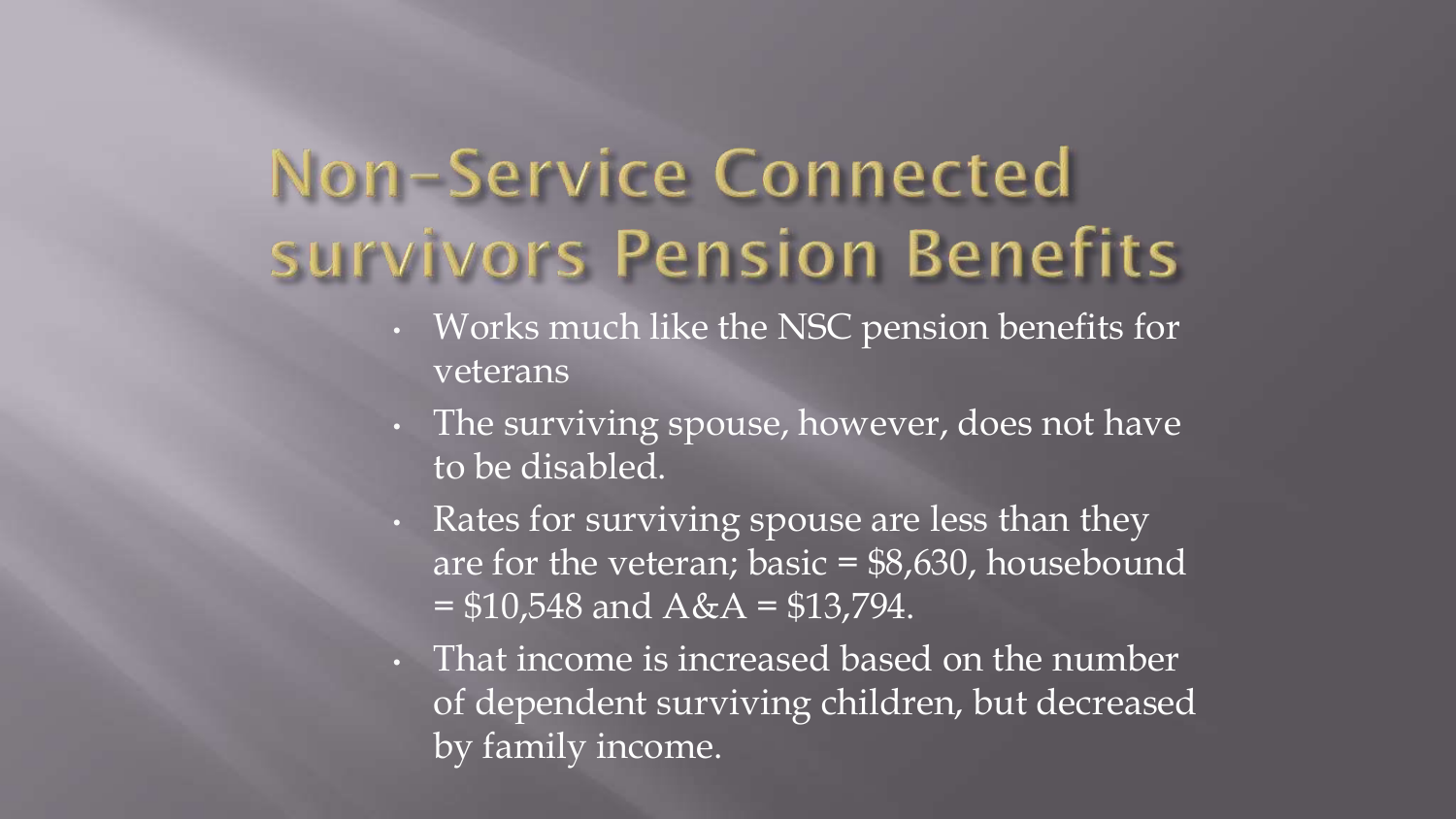# **Medical Benefits**

- <sup>o</sup> Qualifications for VA Healthcare (time in service):
- Veteran's who served before 9-7-1980; must have had at least one day service on active duty (Title 10) with an other than dishonorable discharge.
- Veteran's who served after 9-7-1980; must have served at least 24 months or the full period for which called to active duty unless discharged for a service connected disability or convenience of the government, and received a discharge other than dishonorable.
- Only Guard or Reserve duty without an active duty call up does not meet the veterans status qualification for VA medical benefits.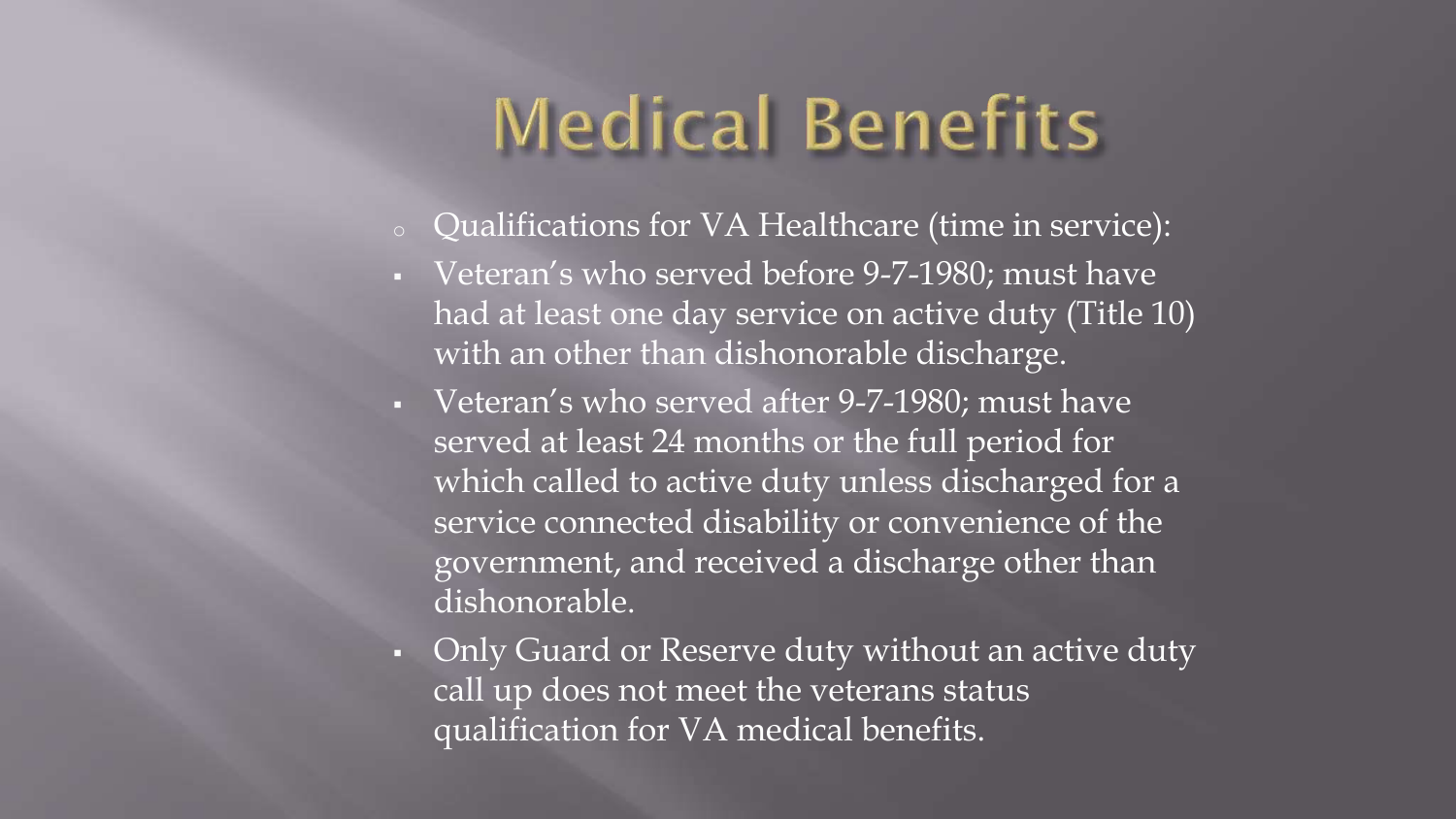### Medical Benefits (cont)

- <sup>o</sup> Other qualifying factors:
- Must either met one of the special VA healthcare qualification categories, or have income and under the VA or HUD income threshold before being accepted for VA healthcare services.
- Veterans automatically eligible for VA healthcare;
	- **POWs**
	- MOH / Purple Heart
	- In-country Vietnam Vets (Agent Orange)
	- Vets exposed to ionizing radiation (A-bomb)
	- Vets  $s/c$  10% or greater
	- Low income vets (as stated above)
	- Vets under non-service connected pension program
	- Vets who enrolled prior to 01-16-2003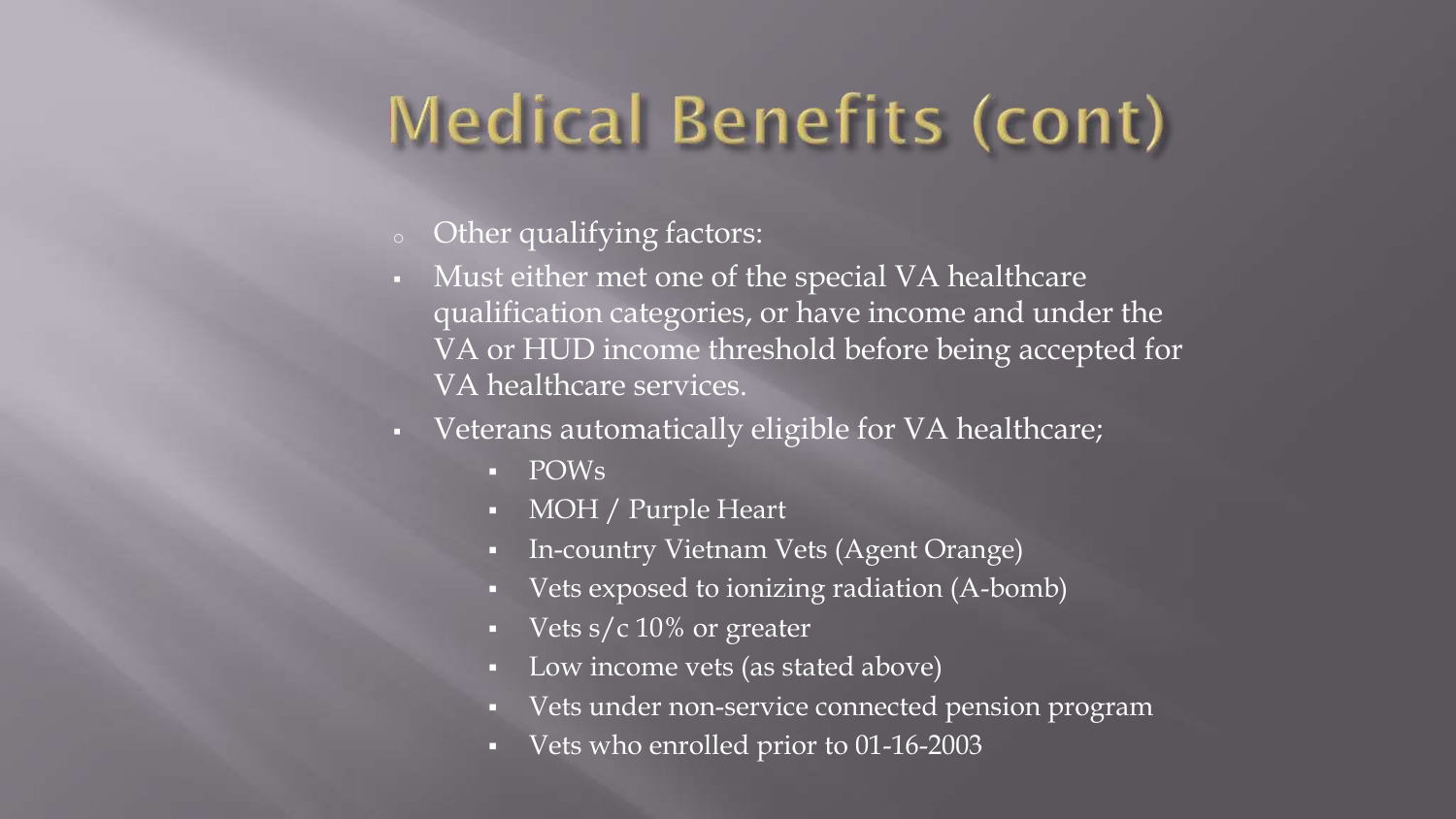### Medical Benefits (Cont)

- $\circ$  Once enrolled, veterans are entitled to a complete package of VA healthcare services, including in-patient and out patient care for most any condition along with prescription drug services.
- <sup>o</sup> Charges for VA healthcare are determined by what category you are placed in depending on things such as POW, Purple heart recipient, service connected, in-country Vietnam vet, etc ;
- <sup>o</sup> Co-payments for certain veterans;
	- \$8 co-payment for 30-day supply of medication, or \$9 copay if in category 7 or 8
	- \$15 office visit co-pay.
	- $\overline{\hspace{1em}\text{ $}}\hspace{1em}$  \$50 specialty appointment co-pay (audiologist, cardiologist, podiatrist, etc.)
	- **•** (Priority group 8) \$1,184 Inpatient co-pay for  $1<sup>st</sup>$  90-days of care during a 365-day period. \$592 for each additional 90 days of care.
	- (Priority group 7) \$236.80 for 1st 90-days inpatient care. \$118.40 for each additional 90-days of care.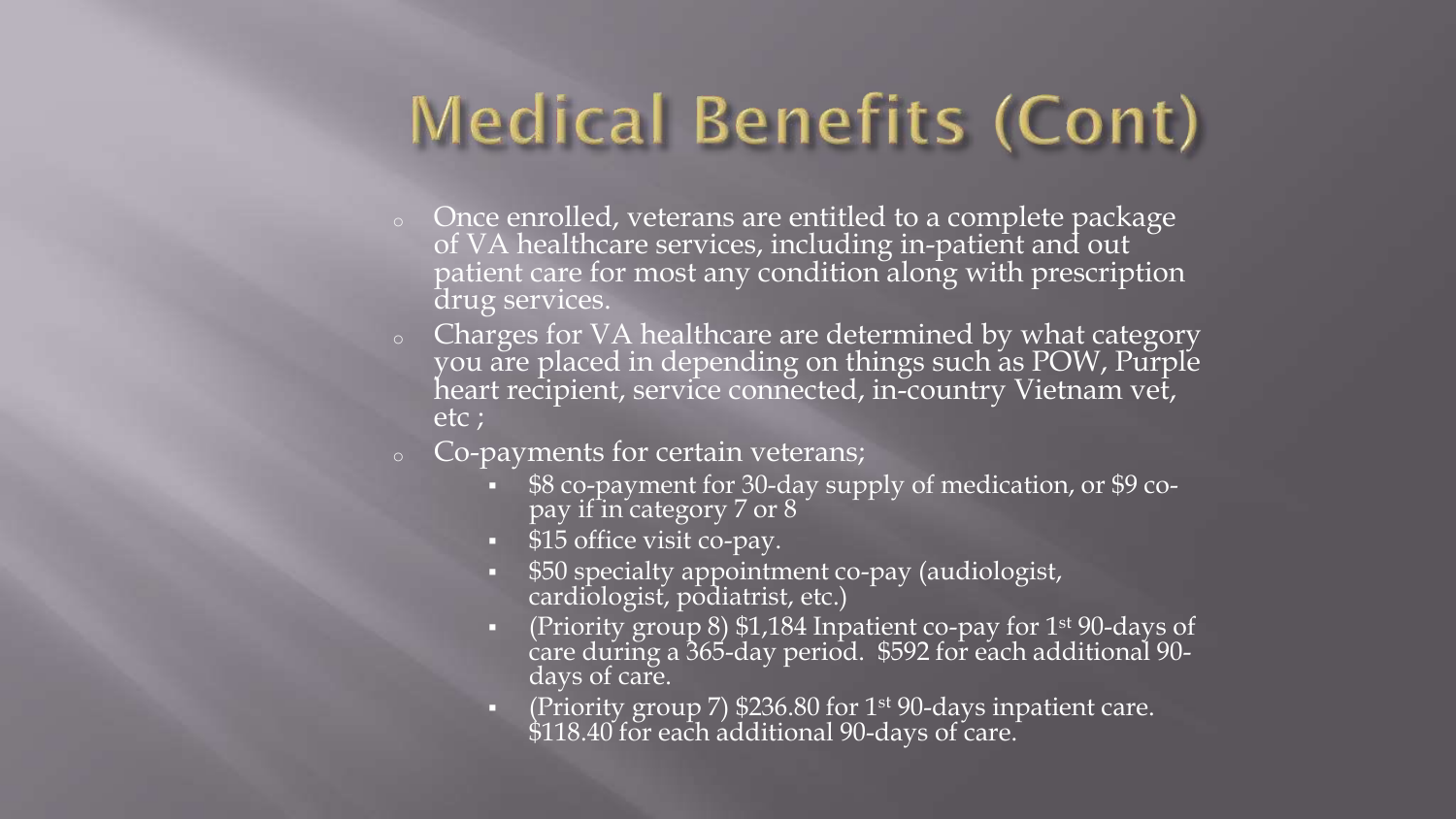# Indiana State Benefits

- **Indiana Remission of Fees for Child of a Disabled** Veteran.
	- o Veteran must have served on active duty during a wartime period;
	- A resident of the State of Indiana for not less than 3 consecutive years;
	- o Have a service connected disability on record with the Veterans' Administration, or received the Purple Heart medal.
	- o Student (child);
	- o Must attend a State college or university; state will pay all tuition and fees.

New requirements for vets who enter service after July 1, 2011 and Remission of Fees for a vet who received a Purple Heart medal.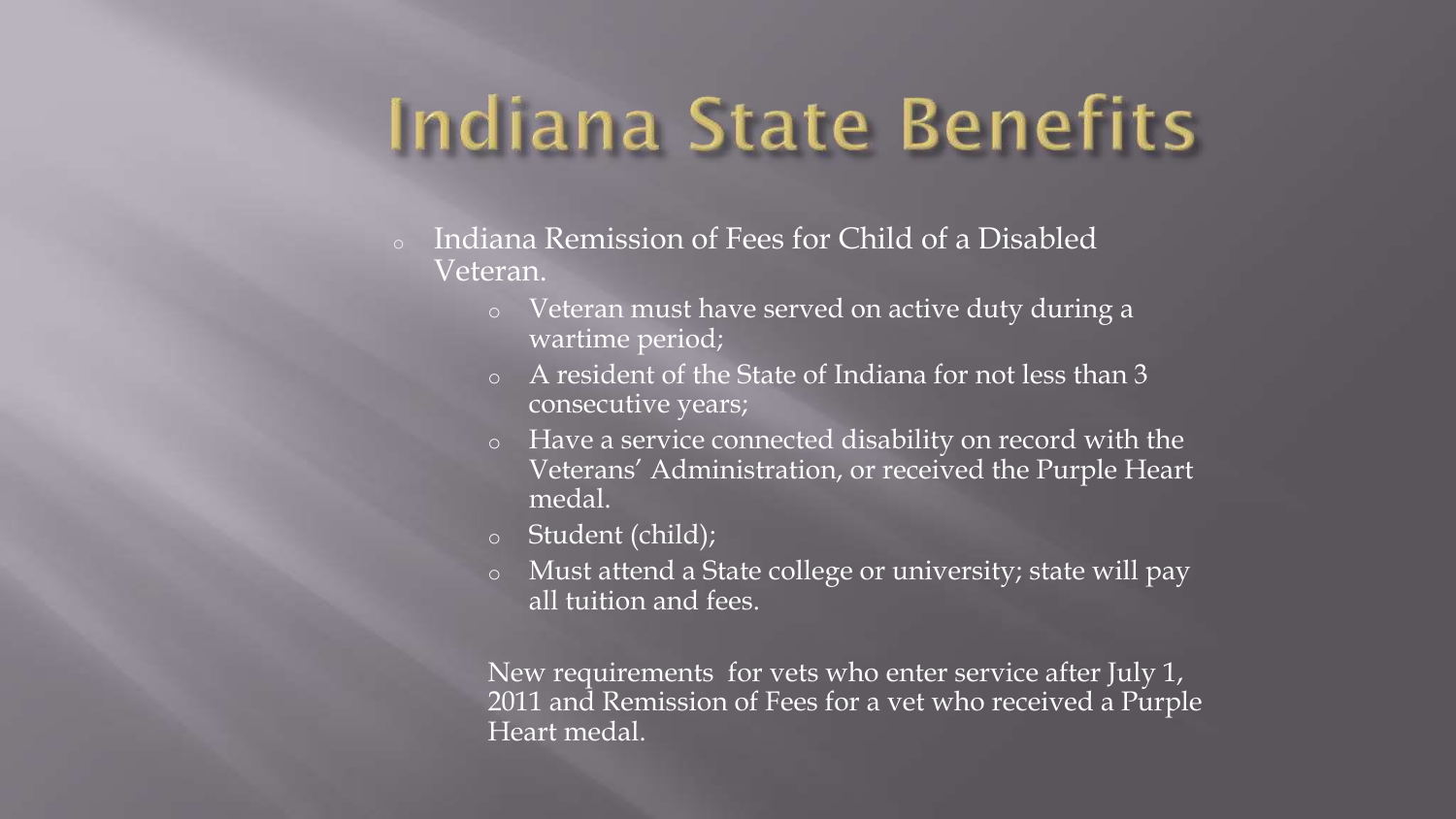## Indiana State Benefits (continued)

- <sup>o</sup> Property Tax Deductions/Excise Tax Credit
	- $\circ$  Tax code 1 \$12,480
	- s/c disabled vet (peacetime) who is 62 yrs. of age or older, or veterans drawing non service connected pension
	- $\circ$  Tax code 2 \$24,960
	- s/c disabled veterans (wartime service) who have a disability rating 10% thru 90% disabling
	- o Tax code 3 \$37,440
	- s/c disabled veterans who are rated 100% and served during a wartime period.

Excise credit (license plates) for wartime service disabled veterans who do not own property. \$70.00 credit up to 2  $\overline{\text{velnicles}} = $140.00.$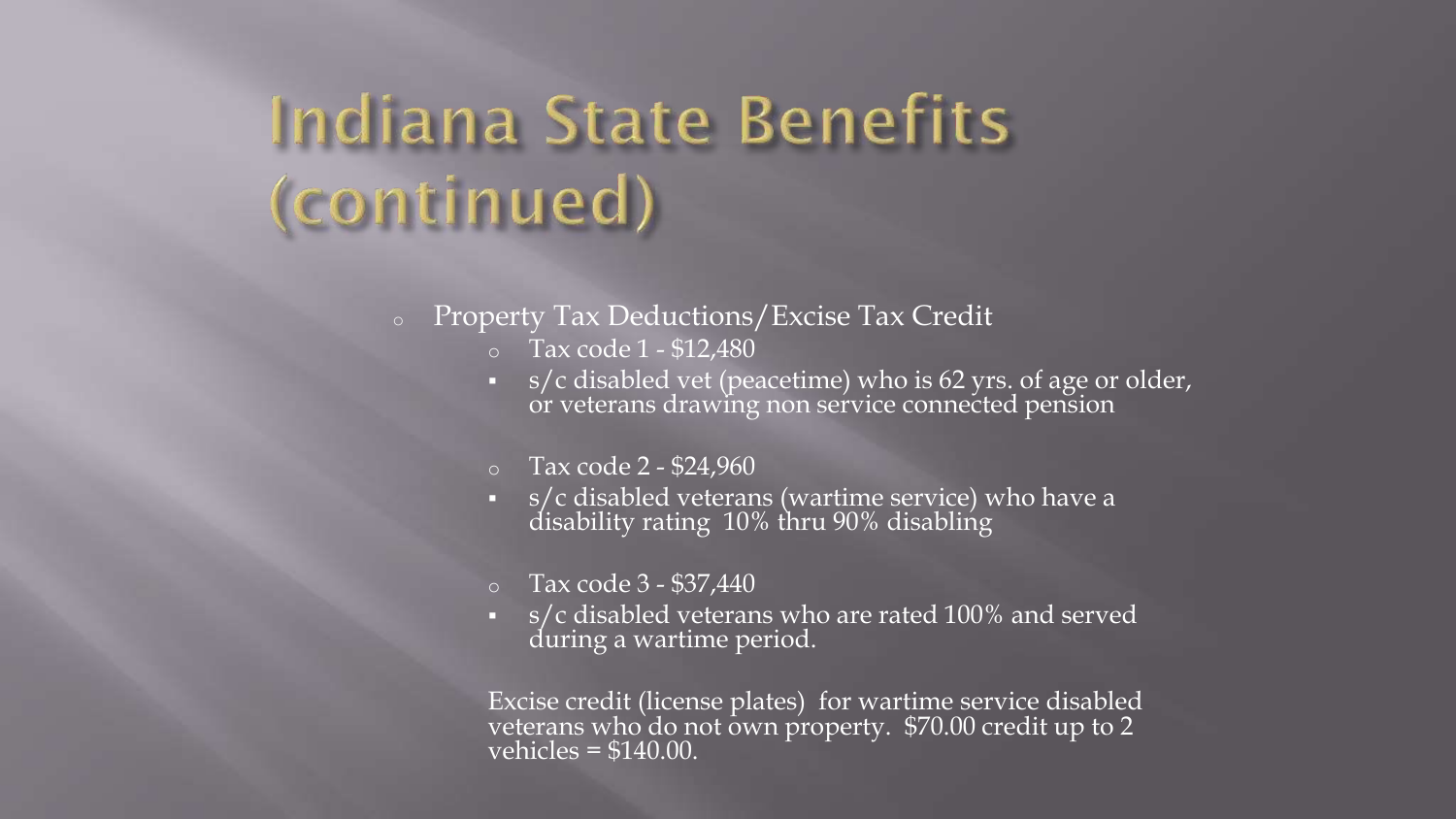# Indiana State Benefits (continued)

Other State benefits;

- Reduced fee for hunting and fishing license
	- Service connected disabled veterans can receive a license at a reduce fee - \$2.75 yearly or \$27.50 10-yr license to hunt and fish in the State of Indiana.
- Delayed High School Diploma
	- Veterans of WWI, WWII, Korea and Vietnam who left high school (in good standings) to join the military are eligible.
- Peddler's, Vendors or Hawkers License
	- Wartime veterans who has an honorable discharge shall be granted these licenses free of charge
- Golden Hoosier Passport
	- **Provides unlimited admission to all Indiana State owned** parks, recreation areas, reservoirs, forests, historic sites, museums, memorials and other DNR facilities. Must have a Veteran Disabled License Plate or a former POW.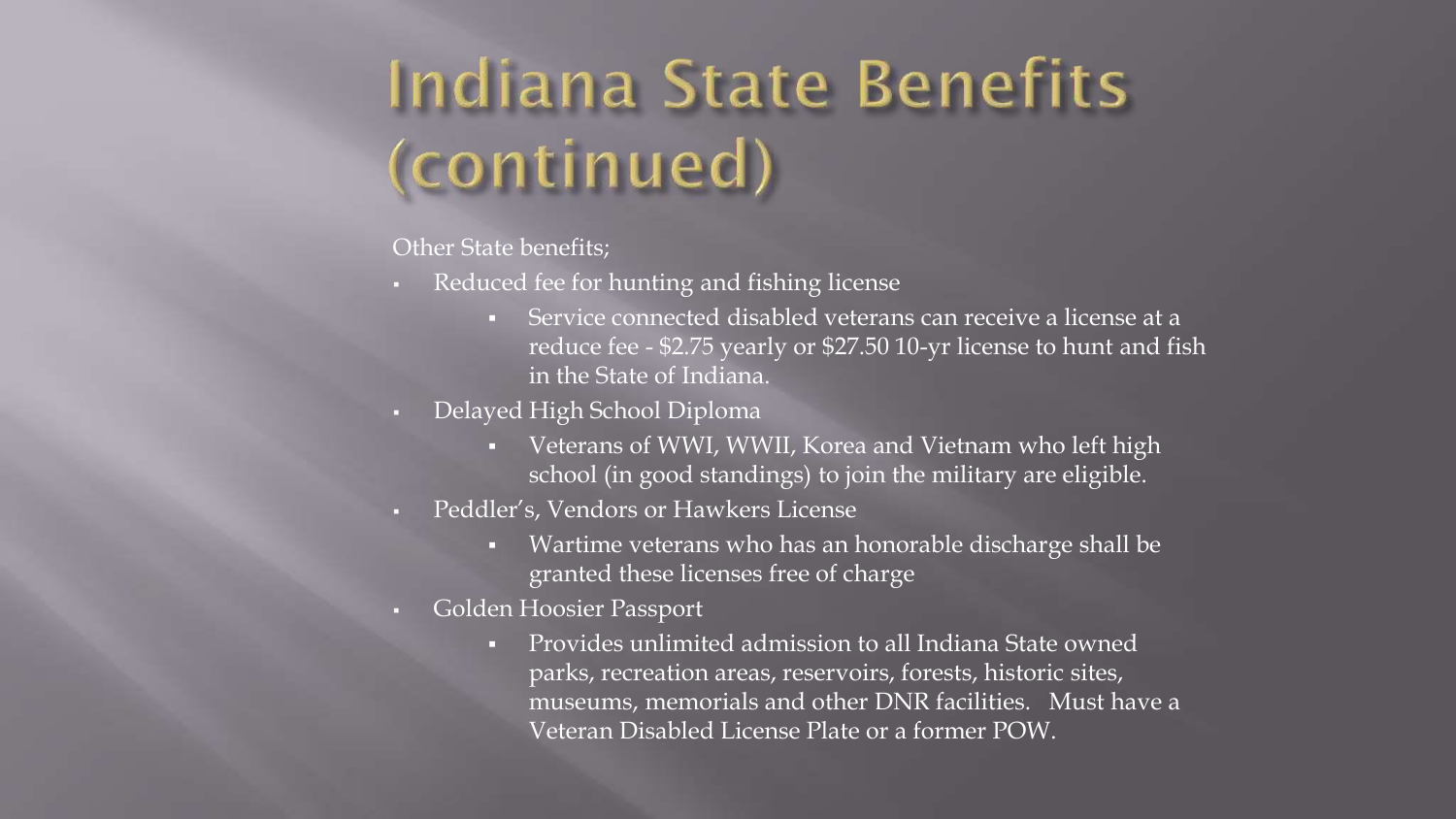# **State Benefits (cont)**

- **County Burial Allowance** 
	- Each County Auditor is authorized to pay up to an amount not to exceed \$1,000 for the burial of a veteran or the veteran's spouse, which may include up to \$100 for the setting of a federal headstone.